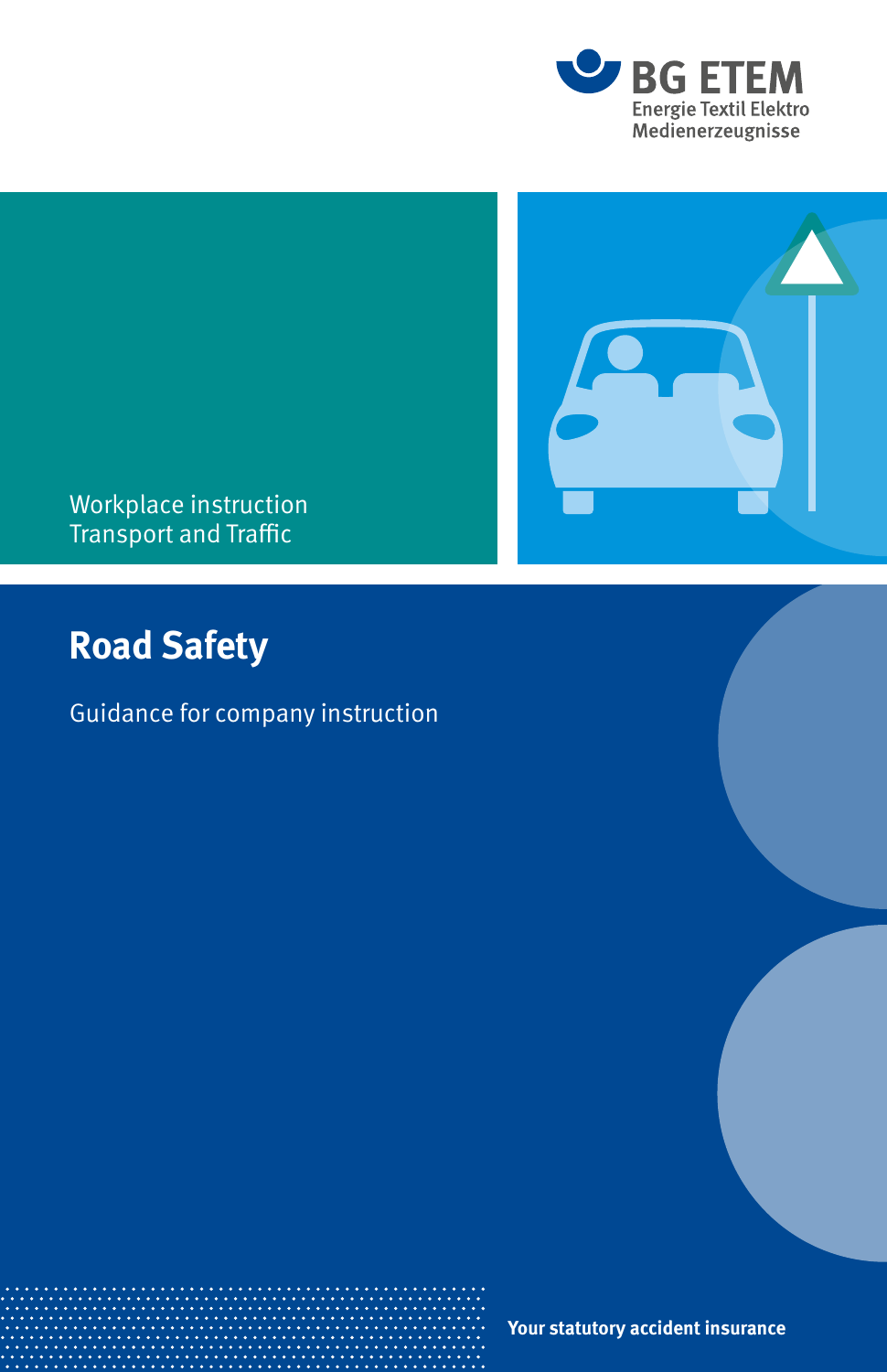**Picture credits: Left side:** Car ride: DVR, Bonn **Right side:** Tire tread with snow, avenue: DVR, Bonn Tire tread: Fotolia-41987656

**Road Safety** PU022-22  $4 \cdot 0 \cdot 04 \cdot 18 \cdot 3$ All rights reserved by the publisher.

**German Social Accident Insurance Institution for the Energy, Textile, Electrical and Media Products Sectors**

Gustav-Heinemann-Ufer 130 50968 Köln Telefon +49 221 3778-0 Telefax +49 221 3778-1199



facebook.com/bgetem

### **Seminars <b>Communist** Seminars **Communist**

Seminars on this and other subjects related to occupational safety can be found online at our seminar database site.

www.bgetem.de Webcode: 14363753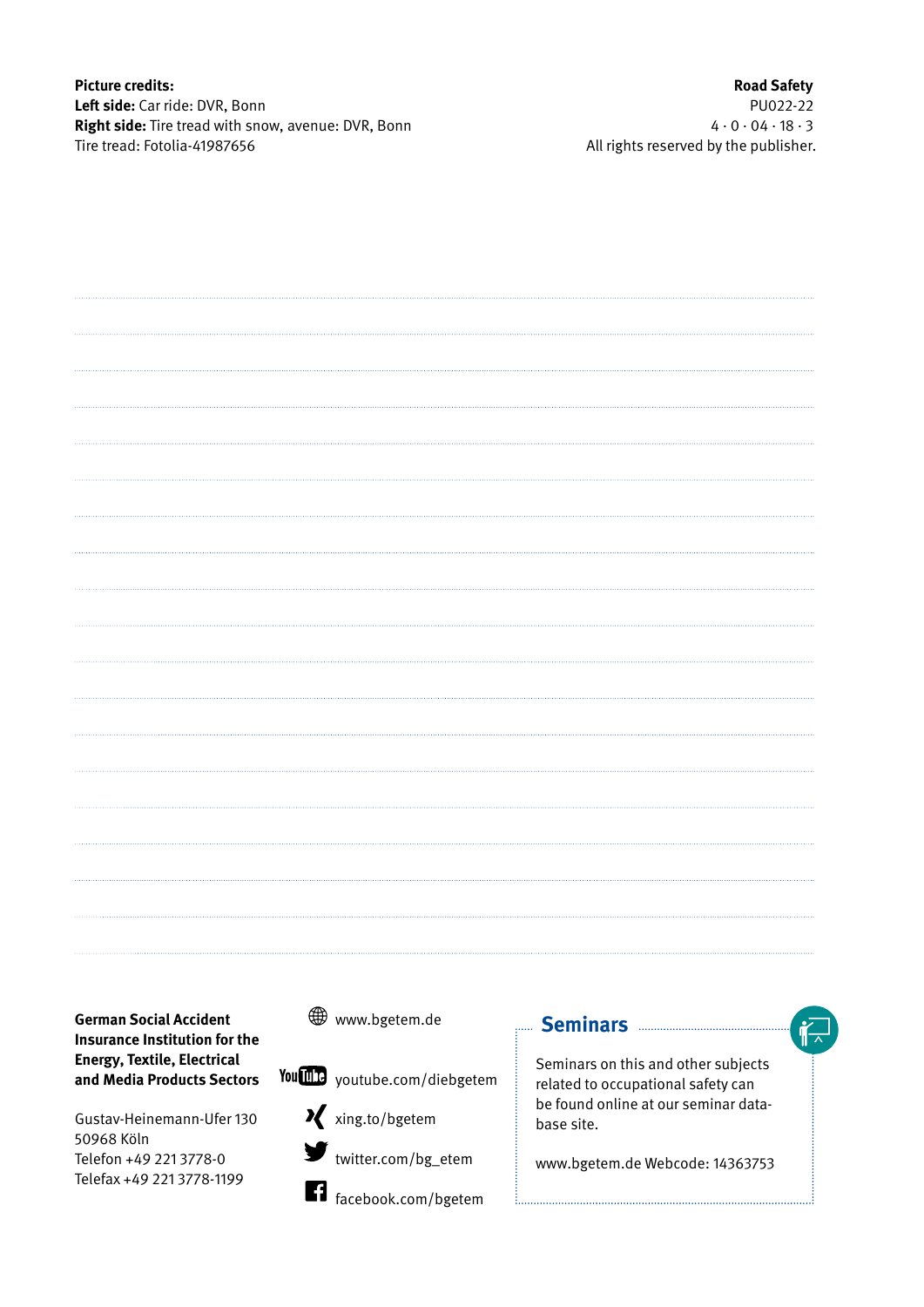# **(Commuting) accidents in road traffic are avoidable**

#### **Facts**

Every year, tens of thousands of people have accidents while driving to work in their own vehicles. In addition to the personal suffering caused by injuries, the result may be permanent damages or even death. In addition, the psychological stress caused by the accident, the legal consequences and,

last but not least, the economic consequences of the employee's absence also have an impact. More and more companies realize how important prevention is, also in road traffic. The German Social Accident Insurance Institution supports them with a wide range of offers and media.



Regularly attend refresher courses in first aid training!

## **What are the risks?**

**Most of the hazards result from the drivers themselves, because they do not behave appropriately in the respective situation.** 

#### **Typical incorrect behaviors and influencing factors are, for example:**

- Underestimating the weather conditions (rain, fog, slippery roads)
- Not keeping a safety distance
- Driving too fast, performing risky overtaking maneuvers

# **Key aspects of instruction**

The objective of the instruction is to raise awareness of responsible participation in road traffic in a spirit of partnership.

#### **The following rules should be followed:**

• Plan the driving route and time (use a navigation device)

- Driving under the influence of alcohol, drugs or other medications
- Fatigue or impaired vision at dusk or dawn
- Driving unsafe vehicles (unsecured load, wrong air pressure in tires, tires not adapted to the season)
- Distraction while driving (smoking, eating, talking on the phone)



Distraction is an increasing and often underestimated hazard in road traffic.

### **Tip**

The German Social Accident Insurance Institution provides various action media (also on road safety) for prevention events. Info at **www. aktionsmedienbgetem.de**

- Plan extra time for unexpected situations
- Check technical equipment, e.g. windscreen wipers, windscreen water solution,
- air pressure of tires, and lighting • Secure load, also secure light objects
- 
- Check that first-aid kit, warning triangle and high-visibility vest are in proper condition